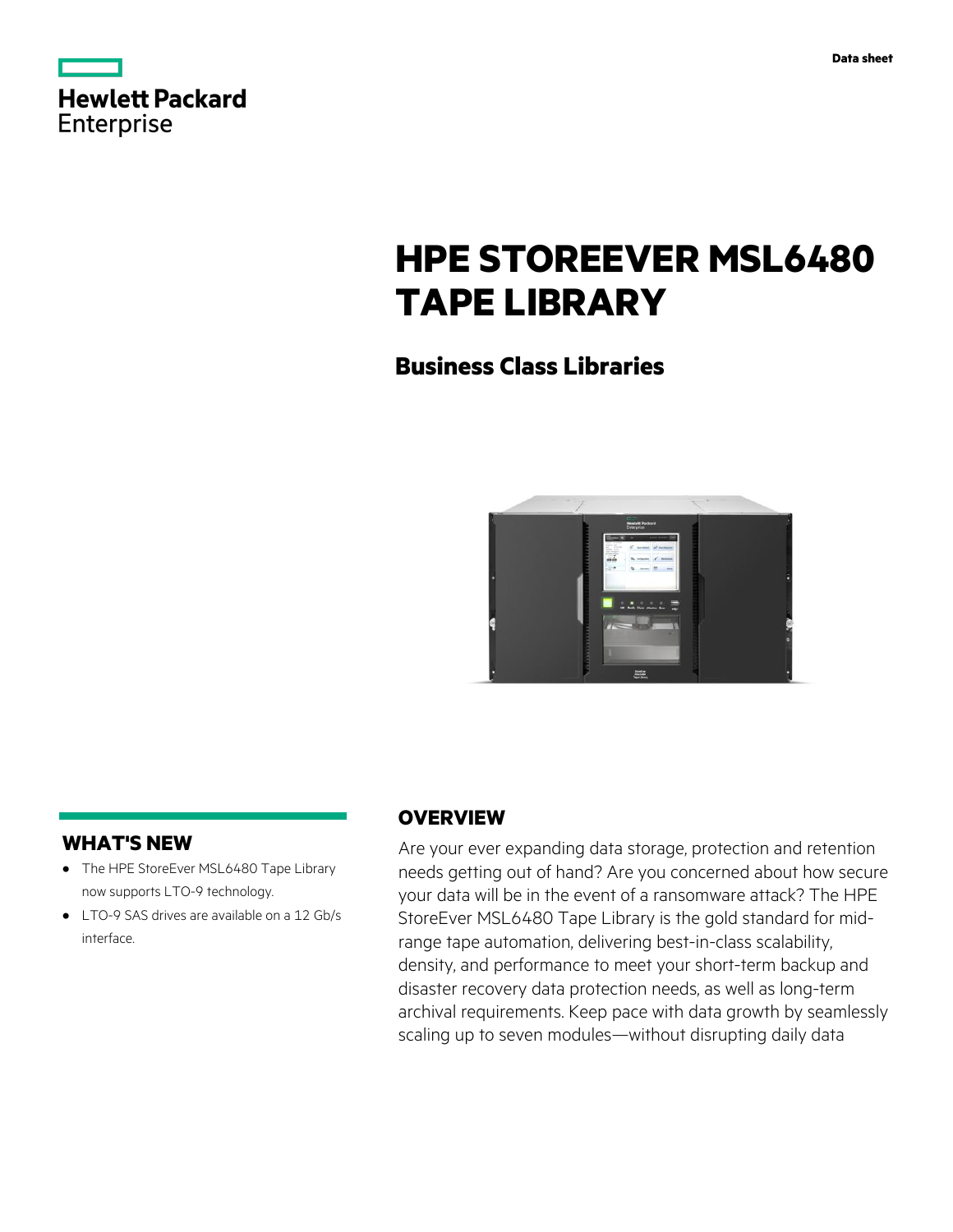protection. Reduce TCO by reusing HPE StoreEver MSL tape drives while adding more capacity and performance as you need it. Competitively priced, the HPE StoreEver MSL6480 Tape Library offers an outstanding return on your storage investment.

#### **FEATURES**

#### **Driving the Industry in Scalability for a Better Tape Solution**

The HPE StoreEver MSL6480 Tape Library preserves your initial capital investment with a single solution that scales seamlessly to accommodate your requirements. You can effortlessly address both your short-term and long-term storage needs and respond to unpredictable growth, service or changes.

The HPE StoreEver MSL6480 Tape Library has scale-out architecture which allows you to grow as you need—simply add in new modules to boost capacity and performance without investing in a whole new library. When needed, upgrades are fast and non-disruptive.

Scale vertically from 80 to 560 cartridge slots to store up to 25.2 PB[1] in a single 19-inch rack; add in between 1 to 42 LTO-9, LTO-8, LTO-7 or LTO-6 half-height SAS or Fibre Channel (FC) drives for speeds of up to 60.4 TB/hour.[1]

You can easily manage expansion module installations as they are simple to configure and remove. The HPE StoreEver MSL6480 Tape Library features a touch operator control panel with wizards for easy install and configuration.

HPE StoreEver MSL tape libraries easily manage your media both in or out of the tape library with a standard bar code reader and configurable 10-slot removable magazines.

#### **Reduce Administration Time—Enterprise-class Manageability and Reliability**

The HPE StoreEver MSL6480 Tape Library will free up your resources with automated, consolidated, and simplified data protection and archive capabilities that reduce human intervention and error, adding more to your bottom line.

Your administrators can manage, configure, and use the library from any location with HPE Command View for Tape Libraries (CVTL), a web-based remote management tool.

Administrators can proactively and intelligently monitor utilization, operational performance and overall life and health of the library, drives and media with HPE TapeAssure Advanced, a licensed feature of HPE CVTL.

HPE TapeAssure Advancedis designed to reduce unscheduled backup downtime, mitigate the risks in hardware failures and increase the return on investment through higher asset utilization.

HPE Data Verification is another licensed feature of HPE CVTL which proactively validates and scans, non-disruptively, the quality of data stored on LTO tape cartridges, which helps ensure the successful retrieval of critical business data from archive if needed.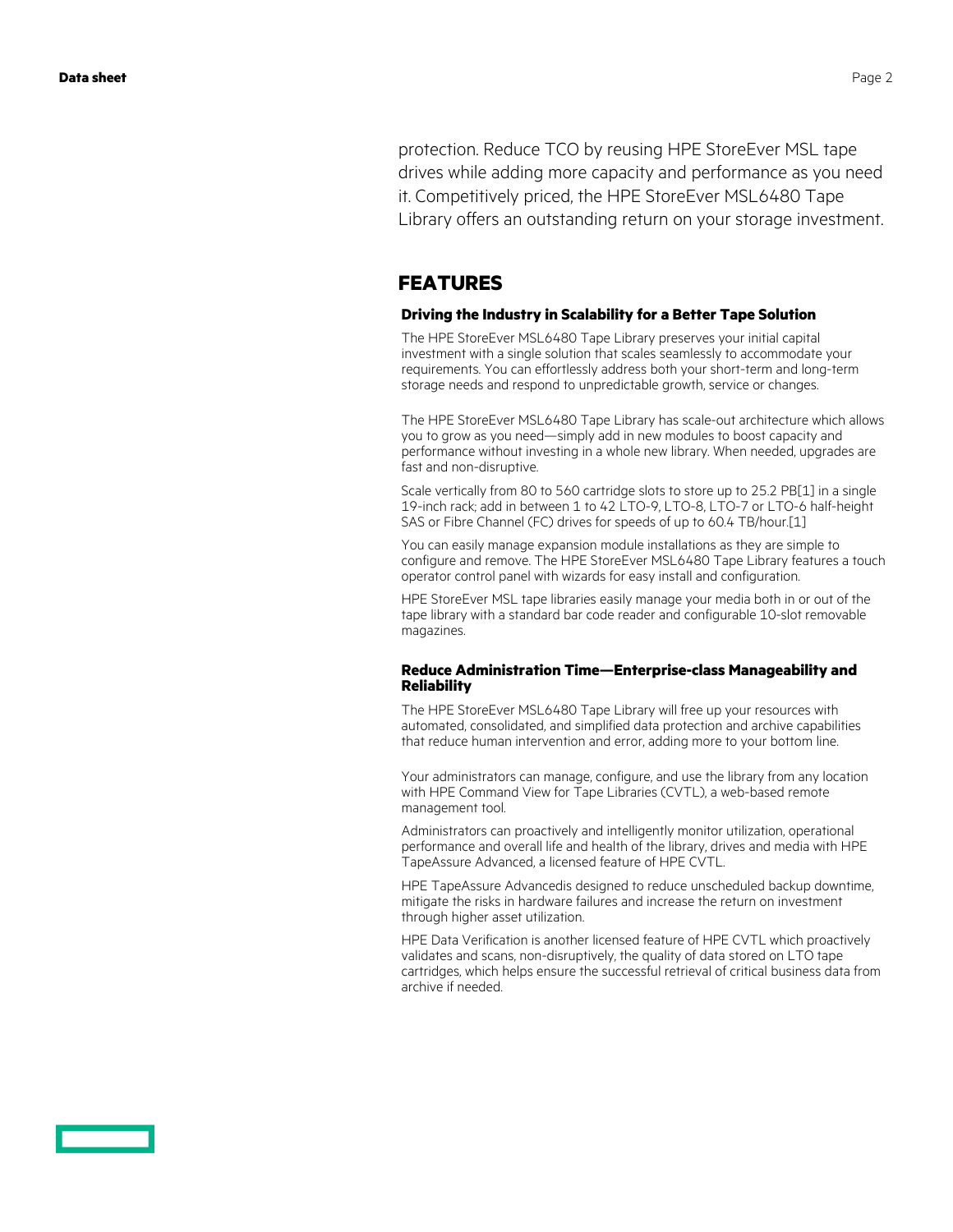#### **Save Money—Reduce Power, Cooling, Floor Space, and Hardware Costs**

The HPE StoreEver MSL6480 Tape Library offers 13 cartridge slots, or up to 585TB per 1U of rack space using LTO-9 drives, while providing the highest tape drive density per module of any mid-range tape library, providing flexible options to consider for your business.

The HPE MSL6480 Tape Library offers scalability from 80 to 560 slots with a single expandable library, so there's no need to rip and replace as your storage requirements grow.

For unmatched investment protection, you can reuse any tape drives from a HPE StoreEver MSL 1/8 autoloader, HPE StoreEver MSL2024, or HPE StoreEver MSL3040 in the HPE StoreEver MSL6480 Tape Library, and upgrade existing drives to the latest generation.

Partitioning allows each partitioned library to be presented to the host as an independent library, separate from other partitions in the library.

#### **Reduce Risk—Dependable Multi-year Data Protection and Security**

Safeguard your data in the library, after export, and when it's offsite with several security encryption offerings. Select from either the low-cost security solution for small to medium business or leverage larger enterprise encryption options with support of KMIP compliant encryption key servers.

Depend on long-term data archiving with media specified to a 30-year shelf-life in normal ambient conditions. Easily transport rugged LTO cartridges off-site for disaster recovery purposes, and use WORM media for protection against accidental overwrite.

High availability path failover uses host drivers in conjunction with library and drive firmware to manage multiple paths across multiple SANs, present a single drive or robot path to applications, and automatically transfer commands to the new path if the original path is lost.

HPE data verification software is available on the HPE StoreEver MSL6480 Tape Library to increase data restore reliability by scanning infrequently accessed LTO tapes to monitor data quality and media health.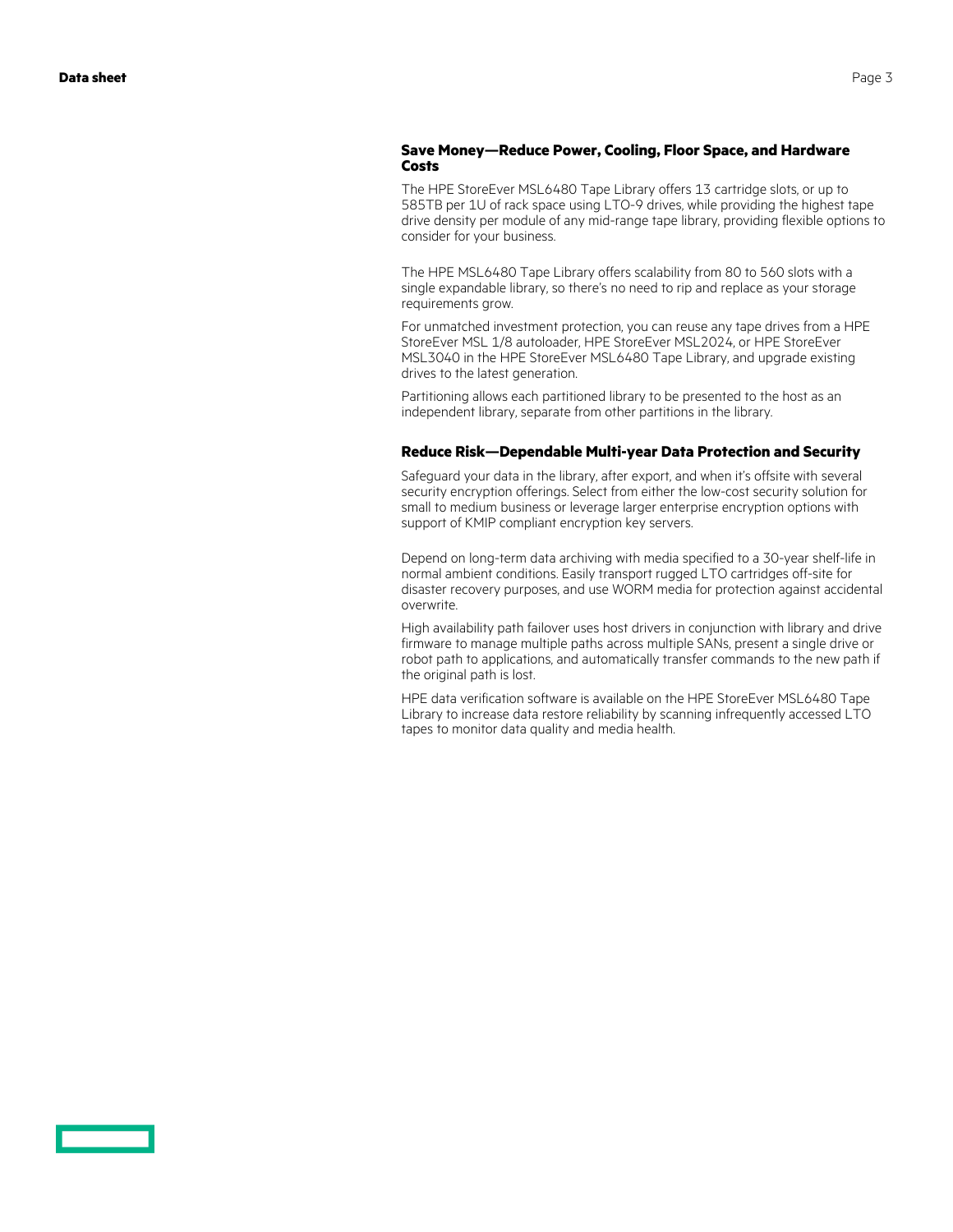<u>a sa san a</u>

## **Technical specifications HPE StoreEver MSL6480 Tape Library**

| <b>Drive type</b>                  | LTO-9 Ultrium 45000<br>LTO-8 Ultrium 30750<br>LTO-7 Ultrium 15000<br>LTO-6 Ultrium 6250<br>Available with SAS or Fibre Channel interfaces             |  |
|------------------------------------|-------------------------------------------------------------------------------------------------------------------------------------------------------|--|
| Capacity                           | 45TB starting 25.2PB maximum Assumes use of LTO-9 with 2.5:1 data compression                                                                         |  |
| <b>Host interface</b>              | 8 Gb/s Fibre Channel<br>6 Gb/s SAS (LTO-6, LTO-7, LTO-8)<br>12 Gb/s SAS (LTO-9)                                                                       |  |
| <b>Transfer rate</b>               | 113.4 TB/hr maximum, compressed                                                                                                                       |  |
| <b>Number of cartridge slots</b>   | 80 slots per 6U module, scale from 80 to 560 slots in a fully expanded HPE StoreEver MSL6480 Tape<br>Library                                          |  |
| <b>Encryption capability</b>       | AES 256-bit                                                                                                                                           |  |
| <b>Form factor</b>                 | 6U per module to a maximum of 42U                                                                                                                     |  |
| <b>Product Dimensions (metric)</b> | 26.8 x 47.5 x 89.2 cm                                                                                                                                 |  |
| Weight                             | The weight of each library varies somewhat based on the type and number of LTO tape drives and LTO<br>media contained in the configuration            |  |
| Warranty                           | 1-year parts, 1-year labor, 1-year onsite support coverage. For more warranty information refer to<br>http://h20564.www2.hpe.com/hpsc/wc/public/home. |  |